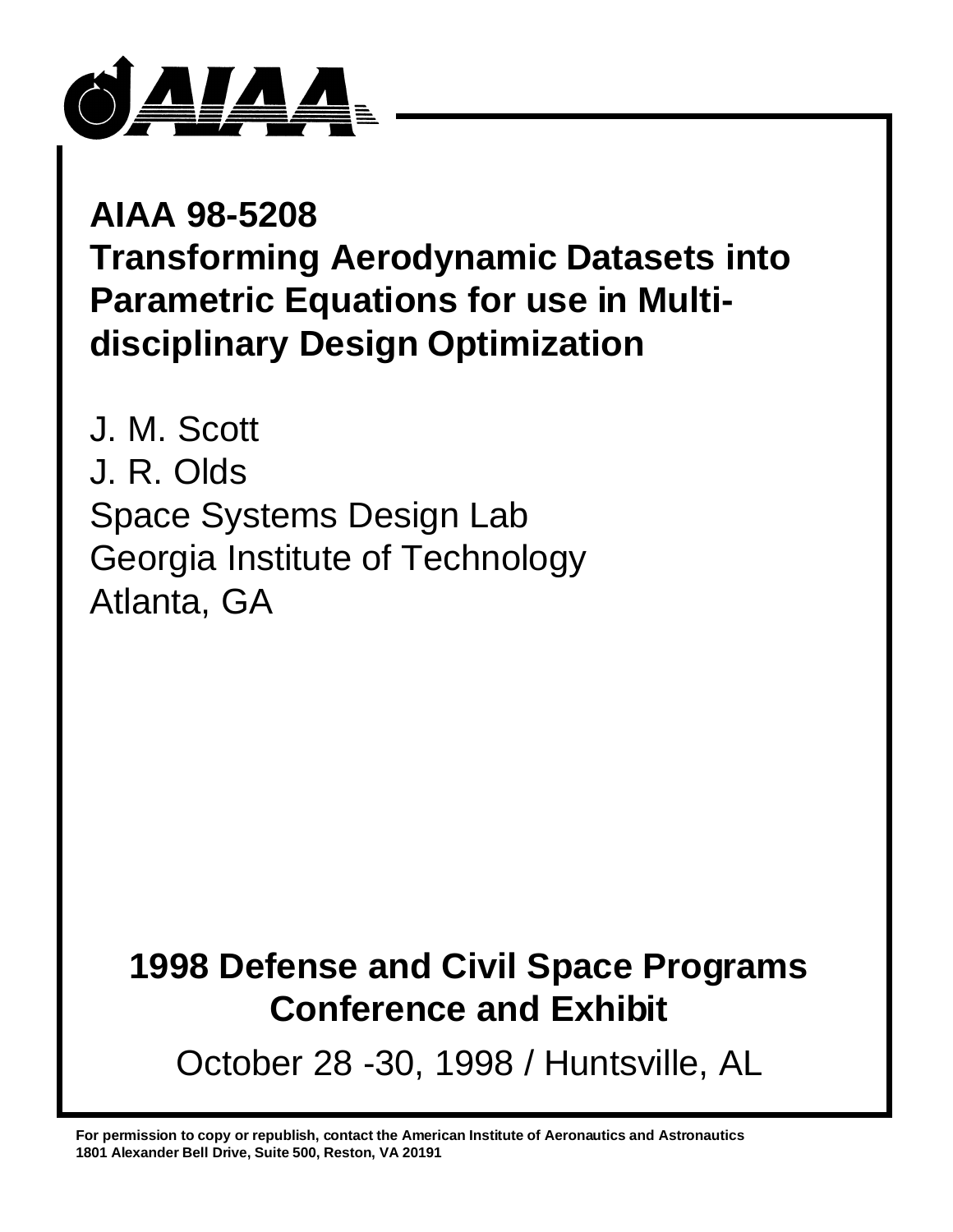# **Transforming Aerodynamic Datasets into Parametric Equations for use in Multidisciplinary Design Optimization**

Jeffery M. Scott<sup>†</sup> Dr. John R. Olds\* Space Systems Design Laboratory School of Aerospace Engineering Georgia Institute of Technology, Atlanta, GA, 30332-0150

#### **ABSTRACT**

This paper presents a method of transforming aerodynamic datasets generated in Aerodynamic Preliminary Analysis System (APAS) into parametric equations which may subsequently be used in a multidisciplinary design optimization (MDO) environment for analyzing aerospace vehicles.

APAS is an analysis code which allows the user to create a simple geometric model of a vehicle and then calculate the aerodynamic force coefficients of lift, drag, and pitching moment over a wide range of flight conditions. As such, APAS is a very useful tool for conceptual level vehicle designs since it allows the force coefficients for a given design to be calculated relatively quickly and easily.

However, APAS suffers from an outdated user interface and, because it is tedious to generate a new dataset during each design iteration, it is quite difficult to integrate into an MDO framework. Hence the desire for a method of transforming the APAS output into a more usable form.

The approach taken and described in this paper involves the use of regression analysis techniques and response surface methodology to accomplish the data transformation with two goals in mind. The first goal was to develop a parametric model for calculating the aerodynamic coefficients for a single unique geometry. The second goal was to extend this model to capture

*† - Graduate Research Assistant, School of Aerospace Engineering, Student member AIAA. \* - Assistant Professor, School of Aerospace Engineering,*

 $\overline{a}$ 

Copyright © 1998 by Jeffery M. Scott and John R. Olds. Published by the American Institute of Aeronautics and Astronautics, Inc. with permission.

the effects of changes in vehicle geometry. This paper presents the results and gives the model developed for analyzing a sample vehicle for both cases.

# **NOMENCLATURE**

| <b>APAS</b> | Aerodynamic Preliminary Analysis System     |
|-------------|---------------------------------------------|
| AR          | wing aspect ratio                           |
| $C_d$       | coefficient of drag                         |
| $C_{d0}$    | coefficient of drag at zero lift            |
| $C_1$       | coefficient of lift                         |
| $C_{10}$    | coefficient of lift at zero angle of attack |
| $C_{\rm m}$ | coefficient of pitching moment              |
| <b>HABP</b> | Hypersonic Arbitrary Body Program           |
| K           | parameter relating $C_d$ to $C_l$           |
| M           | Mach number                                 |
| <b>MDO</b>  | multidisciplinary design optimization       |
| <b>POST</b> | Program to Optimize Simulated Trajectories  |
| S           | lift slope parameter                        |
| <b>UDP</b>  | <b>Unified Distributed Panel</b>            |
| α           | angle of attack (degrees)                   |
| Λ           | wing leading edge sweep angle (degrees)     |

#### **INTRODUCTION**

Aerodynamic Preliminary Analysis System (APAS) is an industry-standard tool for calculating aerodynamic force coefficients for use in the conceptual design of aerospace vehicles. This tool, developed by NASA and Rockwell International for use in the design of the Space Shuttle, is useful for aerodynamic analysis, but due to it's highly interactive nature, it does not lend itself well to an iterative or optimized overall vehicle design process.

Aerodynamic analysis of a vehicle using APAS first requires the user to define a geometric model of

*Senior member AIAA.*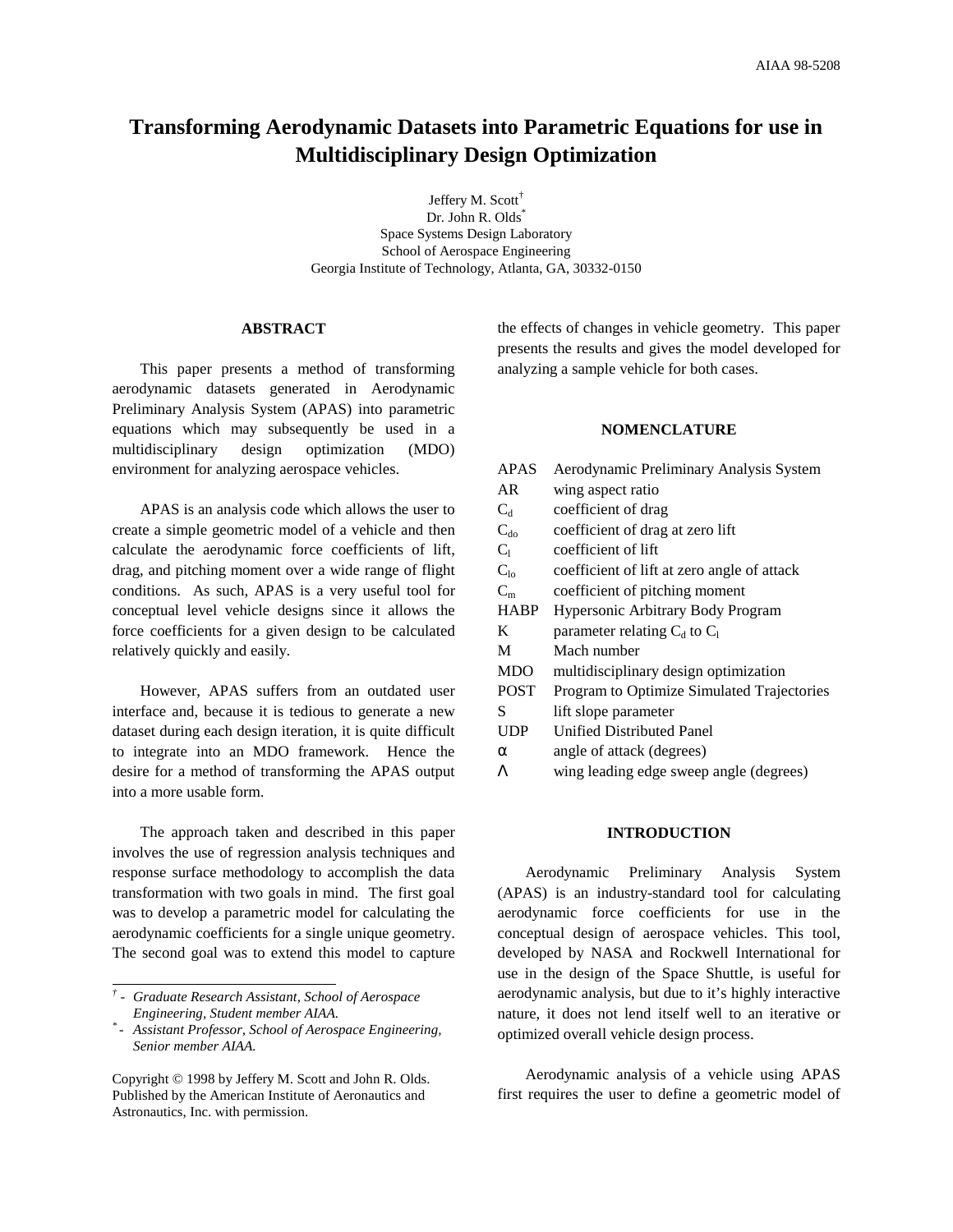the vehicle. This is done by specifying various parameters for individual components such as wings, fuselages, vertical tails, etc. For example, wings are defined by specifying planform area, aspect ratio, thickness-to-chord ratio, taper ratio, sweep angle and dihedral; fuselages by specifying length, crosssectional area at various points along the longitudinal axis of the fuselage, and width-to-height ratio of each defined cross-sections. Required geometric data is entered manually via the keyboard with limited graphical interface. The process is prone to error and is difficult to duplicate or repeat accurately. In addition, changes to the vehicle configuration require a new model to be created in APAS because component geometric parameters cannot be altered at the keyboard once created.

Analysis in APAS is accomplished by defining specific flight conditions and vehicle attitude at which to calculate the aerodynamic force coefficients (typically lift, drag, and pitching moment). The required inputs are Mach number, angle of attack, flap deflection angle, altitude, skin friction coefficient and sideslip angle. For advanced launch vehicles, the user typically defines a range of 10 - 15 Mach number and altitude pairs from liftoff to orbit that model the vehicle's expected flight path. Aerodynamic coefficients are then calculated at 8 - 12 angles of attack (or sideslip angles) for each flight condition. The result is a very large set of tabular aerodynamic data (over 100 data points for each coefficient table). The entire aerodynamic dataset must be regenerated each time the overall vehicle geometry changes other than photographically.

Two separate analysis codes are used to perform the actual flow calculations. The first is Unified Distributed Panel (UDP) which is a vortex paneling code capable of analyzing subsonic and low supersonic flow conditions. The second code is Hypersonic Arbitrary Body Program (HABP) which, as the name suggests, is used for hypersonic flow conditions and is based on local surface inclination methods in which pressure coefficients are calculated.

APAS is inherently a difficult program to use due to its outdated user interface and cumbersome interactive format for creating and modifying a vehicle model. For each geometry change, regenerating the aerodynamic database might take an experienced user 4 - 6 hours. These characteristics make integrating APAS into a design optimization process wherein the vehicle geometry is allowed to change very difficult. Because of this, the valuable analysis capability of APAS is often under-utilized at the conceptual design stage of an aerospace vehicle.

# *Multidisciplinary Design Optimization Effort*

In conceptual design, the order of execution of the various disciplines is typically similar to what is shown in Figure 1, below. Here the design structure matrix serves to organize the flow of information from one discipline to another. The "inputs" from propulsion to trajectory optimization, for example, are shown as lines above and to the right of the boxes, and the "outputs," or feedback, are shown as lines below and to the left of the boxes.



*Figure 1 – Design Structure Matrix*

Overall vehicle layout and configuration is determined at the aerodynamic design and analysis stage, whereupon propulsion, trajectory, aeroheating and weights and sizing are carried out in a tightly coupled, iterative process. Aerodynamics is typically left out of the loop once initial analysis has been performed due to the time constraints involved in recreating geometric models in APAS. Once the aerodynamic analysis has been done, the vehicle is only permitted to scale up or down photographically which ensures that the non-dimensional aerodynamic force coefficients remain unchanged. Although this facilitates a rapid design process, it does not contribute to an overall optimized vehicle design since the aerodynamic coefficients are set at the beginning of the process and not allowed to vary as design knowledge increases.

In order to alleviate some of the problems associated with APAS, to make better use of its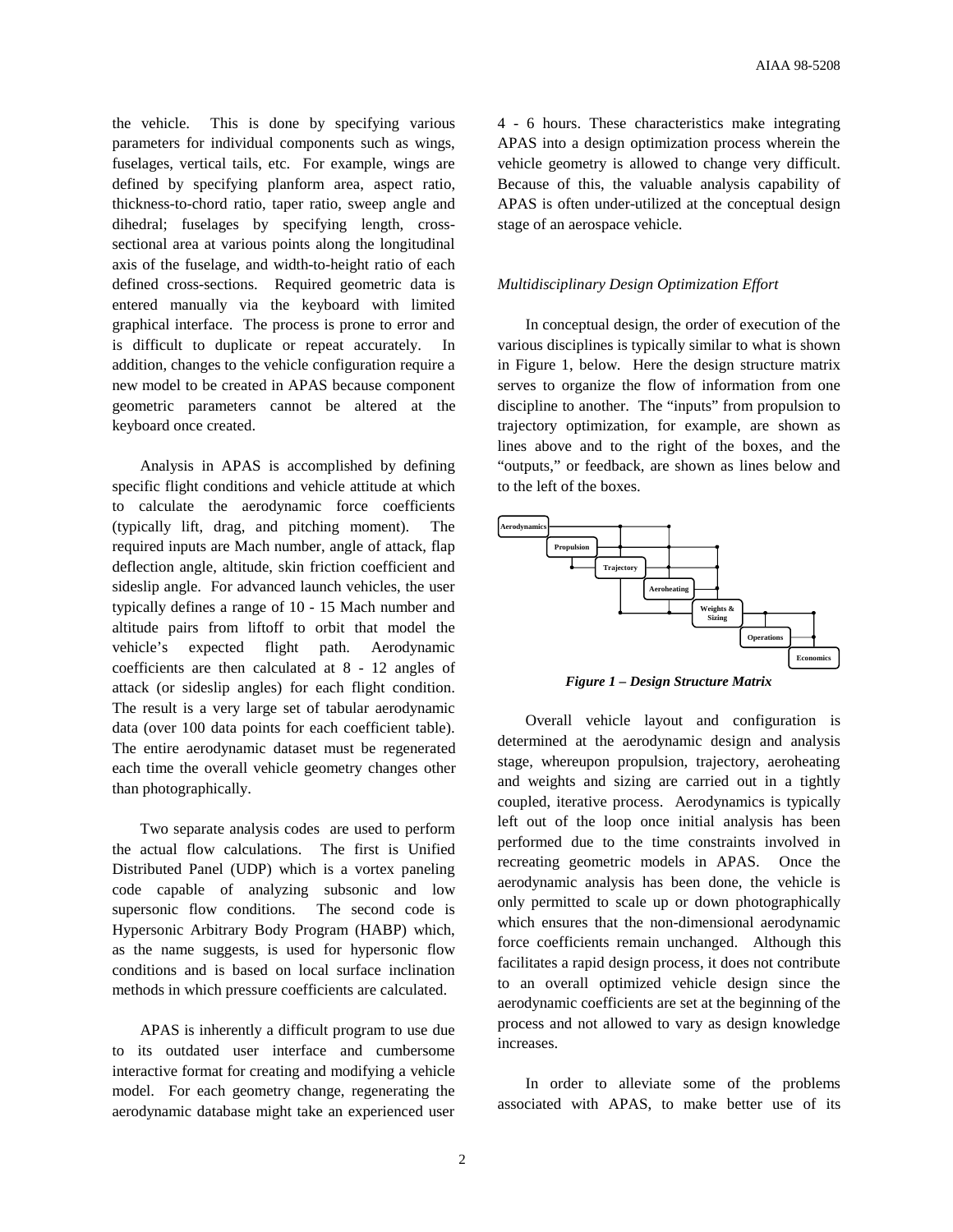capabilities, and to facilitate its integration into an MDO environment, this research project was undertaken with two goals in mind. The first goal was to develop a method of transforming APAS datasets into a parametric model for calculation of the aerodynamic coefficients for a single unique geometry, and the second goal was to extend this method to capture the effects of changes in vehicle geometry.

Using the parametric equations to approximate a vehicle's aerodynamics and the change in aerodynamics with change in geometry, a gradientbased optimizer would be able to determine the optimum geometric parameters given a desired objective function. For example, the methods outlined below were used to capture the effect of changing the wing aspect ratio. An optimizer could then vary the aspect ratio and determine the force coefficients according to the parametric equations rather than requiring actual APAS analysis of several manuallycreated models each with a unique aspect ratio. Extended to several geometric parameters, this would reduce the time and effort required to optimize a conceptual-level vehicle design.

One example of an optimization tool is NASA's Program to Optimize Simulated Trajectories (POST), a tool commonly used to perform the trajectory analysis and optimization for aerospace vehicles. POST requires as inputs the APAS tables of lift, drag and moment at specific Mach numbers, which it uses in calculating drag losses and lift forces along the vehicle's trajectory. In calculating the lift and drag forces throughout the trajectory, POST interpolates between explicit data points given in the aerodynamic tables as needed.

Given the parametric model developed here, the aerodynamic tables may be replaced with parametric equations. This will allow POST to internally calculate the force coefficients at run-time as opposed to repeatedly "looking up" values in a table, reducing CPU time. In addition, POST may use its internal optimization routines to vary the geometric parameters for which the parametric model was developed and calculate the optimum values of those parameters for a given objective function (such as minimum vehicle dry weight).

Use of the parametric model would thus provide a method of rapidly performing multiple design iterations in which vehicle geometry is changed, essentially bringing aerodynamics back "in the loop," i.e. including APAS analysis within a multidisciplinary design optimization environment.

# **DEVELOPMENT OF MODEL**

# *Test Vehicle*

For this research effort, a representative aerospace vehicle designed by a team of graduate students at Georgia Tech was used as a test vehicle. This vehicle, named *Polaris*, is a rocket-powered reusable commercial launch vehicle designed for the space tourism market. It has a winged body configuration allowing horizontal take-off and landing, a fuselage fineness ratio of 8, swept wing (leading edge sweep angle  $= 55^{\circ}$ ) with an aspect ratio of 1.86, and single vertical tail. A three-dimensional CAD model of the vehicle was produced using the I-DEAS solid modeling package. This model is shown in Figure 2.



*Figure 2 - Polaris launch vehicle*

#### *APAS Analysis*

The aerodynamic analysis for the test vehicle was performed for a sub-orbital trajectory. The flight path was assumed to follow a trajectory from sea level to an altitude of about 250,000 feet, from Mach 0.3 at liftoff to Mach 18.0 at altitude. APAS was used to calculate the force coefficients for fourteen particular Mach numbers in the specified range, at nine angles of attack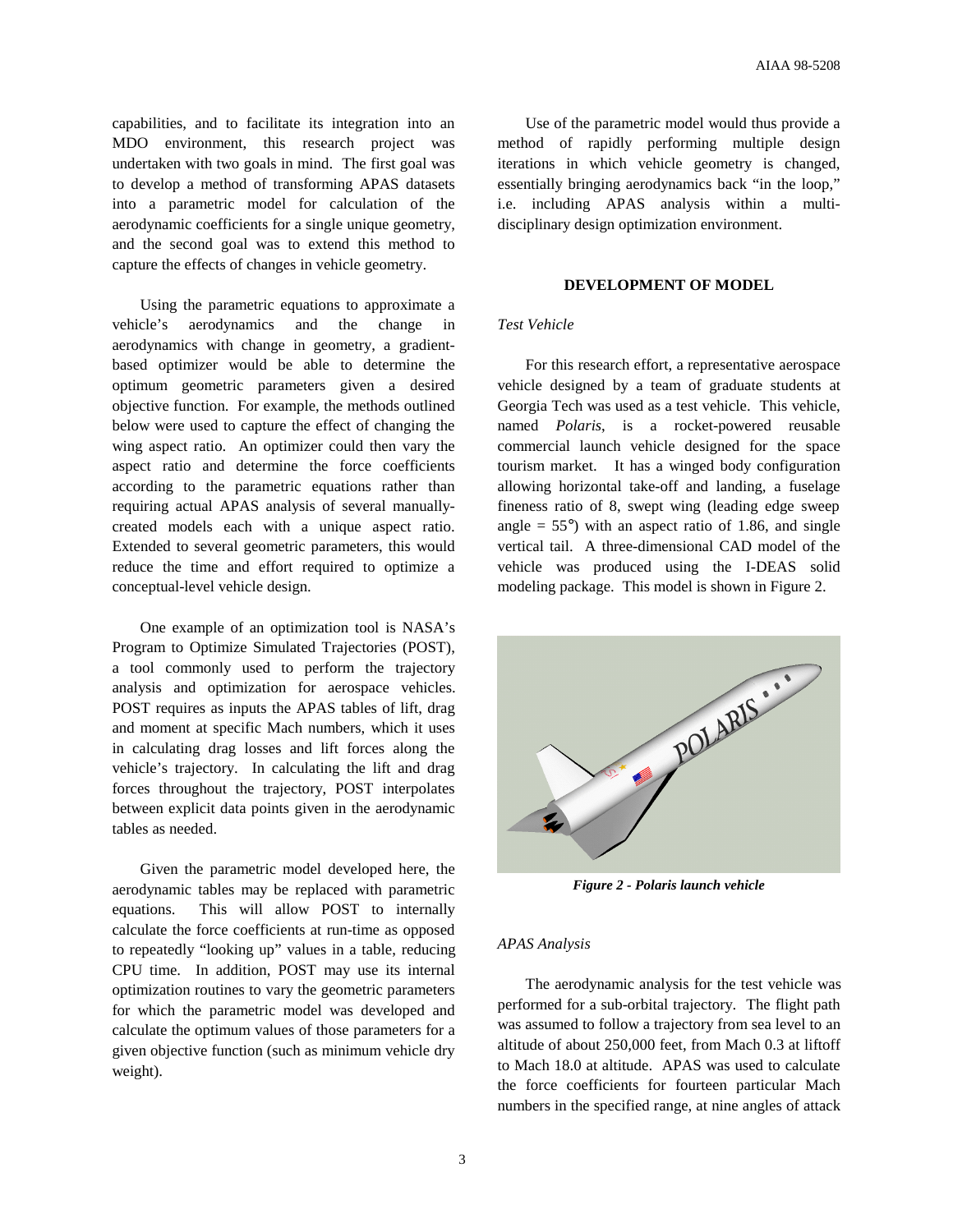for each Mach number, ranging from -15 degrees to +15 degrees. Thus a total of 126 data points for each force coefficient were obtained for use in the basic model. From this dataset, parametric equations were developed to calculate lift and drag as a function of Mach number.

Additional models of *Polaris* were generated in APAS in which the wing aspect ratio was varied. In this case, analysis was performed for models with wing aspect ratios of 1.5, 2.0 and 2.5 (in addition to the 1.86 AR wing). In total, 504 data points were generated for each force coefficient in order to carry out the regression analysis.

The appropriate form of the equations used to calculate lift and drag coefficients may be seen by plotting  $C_1$  vs. angle of attack and  $C_1$  vs.  $C_d$  (drag polar). These plots are shown for the test vehicle at three different Mach numbers: 0.3, 1.5 and 8.0.



*Figure 3 - Lift Curve Slope*



*Figure 4 - Drag Polar*

As indicated in the plot of lift curve slope (Figure 3), the relationship between lift and angle of attack is nearly linear for a given Mach number, hence the following equation applies:

$$
C_1 = C_{10} + S^* \alpha \tag{1}
$$

where  $C_{10}$  is the lift coefficient at an angle of attack of zero degrees, S is the lift slope curve parameter and  $\alpha$ is the angle of attack (either degrees or radians may be used in the regression; here angles in radians were used).

For a given Mach number, the relationship between lift and drag is non-linear, and the shape of the curves in the graph above suggests the use of an equation of the form:

$$
C_d = C_{do} + K * C_l^2
$$
 (2)

or, alternately:

$$
C_d = C_{do} + K_1 * C_1 + K_2 * C_1^2
$$
 (3)

where  $C_{\text{do}}$  is the drag coefficient corresponding to zero lift condition and K,  $K_1$  and  $K_2$  are parameters.

In these two equations, the constants  $C_{10}$ ,  $C_{10}$ , K, and S expected in a conventional single Mach number analysis are replaced with quadratic or cubic polynomial equations that vary these coefficients with Mach number, M. For example, the equation relating K as a function of Mach number may take the form,

$$
K = K(M) = \beta_0 + \beta_1 * M + \beta_2 * M^2 \tag{4}
$$

Similar polynomial equations can be determined for  $C_{10}$ ,  $C_{d0}$  and S. In this way, the simple relationships of equations (1) and (2) can be extended to model the entire flight regime.

The second goal of this research was to extend the multivariable regression analysis technique described above to include *geometric* variables in the parametric equations. For example, an equation was derived to calculate  $C_1$  and  $C_d$  over the entire flight regime as a function of the wing aspect ratio. APAS was used to generate tables of lift and drag coefficients for three different aspect ratios. Then, using the basic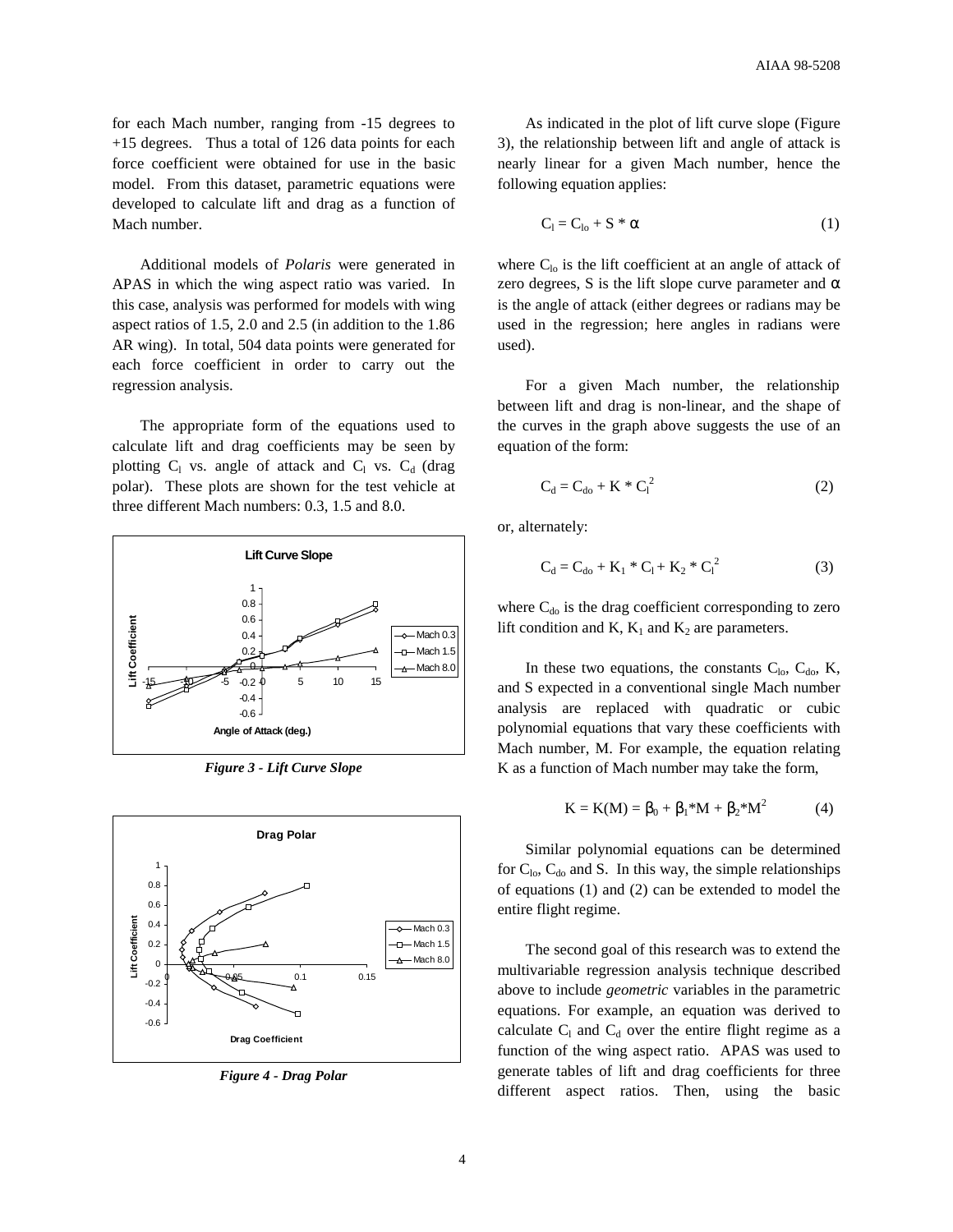relationships in equations (1) and (2), a new version of equation (4) was determined having the form,

$$
K(M) = \beta_0 + \beta_1 * M + \beta_2 * AR + \beta_3 * M * AR + \beta_4 * AR^2 + \beta_5 * M^2 (5)
$$

where AR represents wing aspect ratio. Quadratic polynomial equations such as this are commonly used in regression analysis to capture the first and second order effect of each variable as well as the interaction effect between the two variables.

#### *Regression Analysis*

To develop the desired parametric equations, methods of regression analysis were used to model the datasets generated in APAS. Specifically, the Least Squares method was employed to determine the relations between Mach number, lift and drag. The APAS data was imported into a Microsoft Excel spreadsheet and the regression analysis was carried out using Excel's built-in regression tool.

Equations of the form of (1) and (2) (and equation (3) when including both first and second order terms produced more accurate results) were derived for the set of  $C_1$  and  $C_d$  coefficients corresponding to each Mach number at which the test vehicle was analyzed in APAS. In other words, a regression was done at each Mach number with  $\alpha$  as the independent variable and  $C_1$  and  $C_d$  as response variables. From this, values of  $C_{\text{lo}}$ ,  $C_{\text{do}}$ , S and K were obtained at each Mach number.

The values of  $C_{10}$ ,  $C_{10}$ , S and K were then used to perform a new regression for each of these parameters against Mach number, i.e. using Mach number as the independent variable and K and S as response variables. This regression permitted the determination of suitable equations describing the relationship between these four parameters and Mach number.

As discussed above, two separate codes, UDP and HABP, are used in conjunction with APAS to calculate the force coefficients for the subsonic and hypersonic regimes. Unfortunately, neither one is well suited for the transonic regime. UDP, a code based on a vortex panel method and slender body theory, is valid for linearized subsonic and low supersonic flow. HABP is valid for hypersonic flow, essentially for speeds above Mach 4, since it is based on various

impact methods such as Newton's sine squared law. Thus, the region between Mach 2 and Mach 4 is difficult to model accurately with APAS. Typically, UDP is used up to about Mach 1.5 - 2.0, and HABP is used above Mach 2.0 to essentially "split the difference."

Also, in order to model the mathematical discontinuity that occurs at Mach 1, two separate parametric models were developed. A complete set of parametric equations was derived for subsonic flow and a second set was derived for Mach numbers greater than 1.0. The resulting equations for each flow regime are given below.

#### **RESULTS**

#### *Basic Geometry over Mach Number Range*

The equations developed for *Polaris* in the subsonic flow regime using the regression analysis techniques are as follows:

# Subsonic Flow

| $C_{10} = 0.153 - 0.006*M + 0.01*M^2$           | (6)  |
|-------------------------------------------------|------|
| $C_1 = C_{10} + S * \alpha$                     | (7)  |
| $S = 2.293 - 0.666*M + 1.071*M^{2}$             | (8)  |
| $C_{\text{do}} = 0.014 - 0.0002*M - 0.0016*M^2$ | (9)  |
| $K_1 = -0.047 - 0.003 * M + 0.005 * M^2$        | (10) |
| $K_2 = 0.177 + 0.005 * M - 0.011 * M^2$         | (11) |
| $C_d = C_{do} + K_1 * C_1 + K_2 * C_1^2$        | (12) |

The efficiency of each of these equations is shown graphically below in Figures 5 - 9. In each plot, the actual data points generated in APAS are shown in bold lines and the fitted curves are shown in dashed lines.

The coefficient of determination,  $R^2$ , is also shown for each curve fit. The coefficient of determination is an indicator of the measure of variability in the response variable that is accounted for by the predictor variable(s), and thus provides a measure of the validity of the regression model used. A coefficient of determination equal to one indicates a perfect fit of the equation to the data (all data points fall on the regression line) and a value equal to zero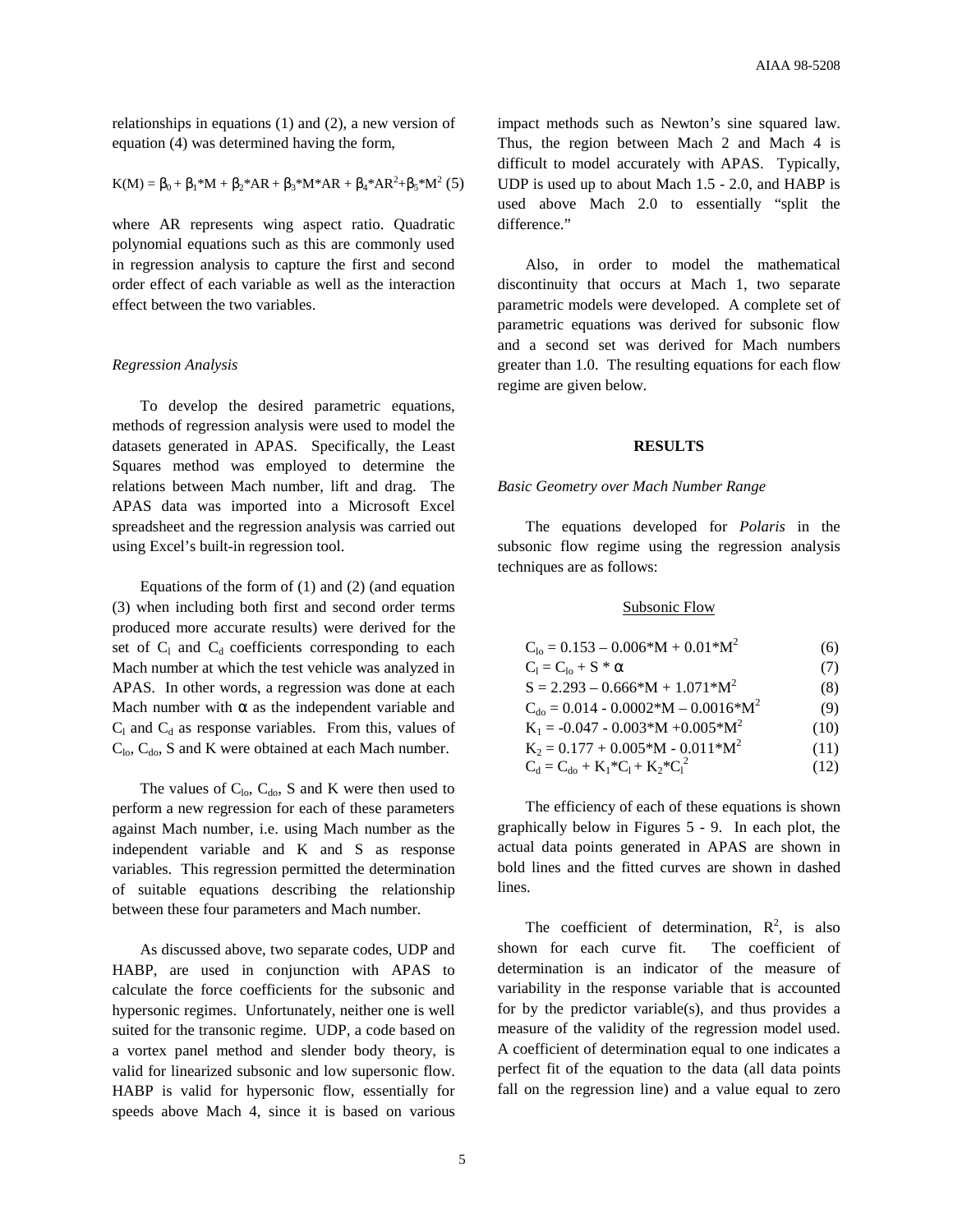indicates no relation whatsoever between the response variable and predictor variable(s).



*Figure 5 – Clo Curve Fit*



*Figure 6 - C<sub>do</sub> Curve Fit* 



*Figure 7 – S Parameter Curve Fit*



*Figure 8 - K1 Parameter Curve Fit*



*Figure 9 – K2 Parameter Curve Fit*

As the plots show, excellent curve fits were obtained for all of the parameters as a function of Mach number. This indicates that the regression model used accurately represents the APAS tabular data and provides a means of accurately calculating the aerodynamic coefficients for the test vehicle.

 The equations developed for the test vehicle in the supersonic flow regime are the following:

# Supersonic Flow

| $C_{10} = 0.214 - 0.082*M + 0.008*M^2 - 0.0002*M^3$ (13)  |      |
|-----------------------------------------------------------|------|
| $C_1 = C_{10} + S * \alpha$                               | (14) |
| $S = 3.214*M^{0.639}$                                     | (15) |
| $C_{\text{do}} = 0.04 - 0.005 \cdot M + 0.0002 \cdot M^2$ | (16) |
| $K = -0.291 + 0.396*M - 0.029*M^{2} + 0.0007*M^{3}$ (17)  |      |
| $C_d = C_{do} + K * C_l^2$                                | (18) |
|                                                           |      |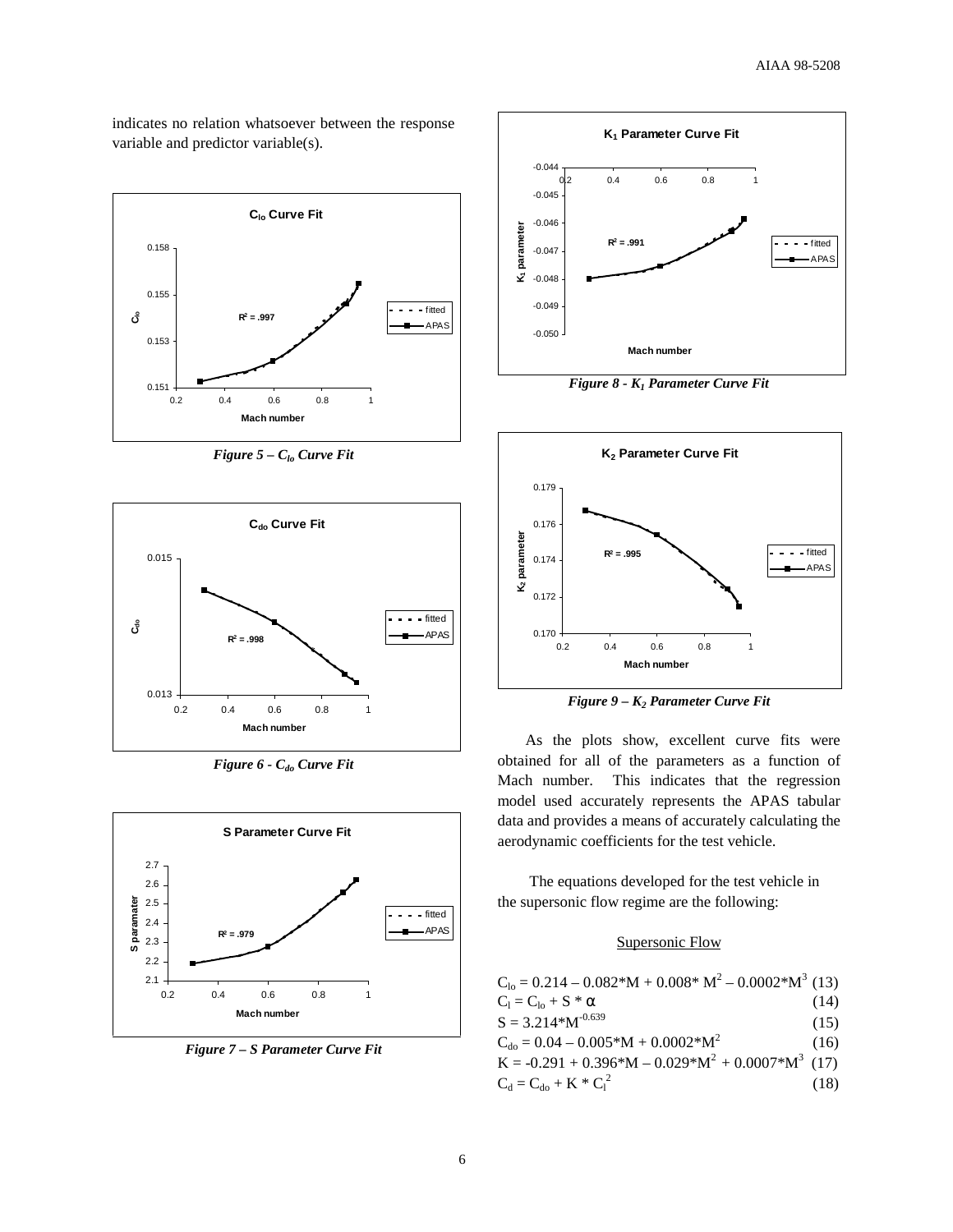The curve fit for each of these equations is shown graphically below.



*Figure 10 - Clo Curve Fit*







*Figure 12 – S Parameter Curve Fit*



*Figure 13 – K Parameter Curve Fit*

As the above plots show, excellent curve fits were obtained for the S and K parameters in the supersonic flow model. However, it was somewhat difficult fitting a curve to the lift and drag coefficient data due to the different manner in which these values are calculated in UDP and HABP. The break in the data at Mach 2 where the analysis tool used changes from UDP to HABP is obvious.

For example, the jump in  $C_{d0}$  at Mach 2 that is seen in Figure 11 is not an actual reflection of conditions encountered in flight, but simply a result of the different analysis method employed by the tool. In this case in particular, the smooth fitted curve may actually give a more accurate reflection of flight conditions.



*Figure 14 – Lift Coefficient Error*

The error between the fitted curves and explicit APAS data was determined also in order to evaluate the accuracy of the parametric equations. The error in lift and drag coefficients at both subsonic and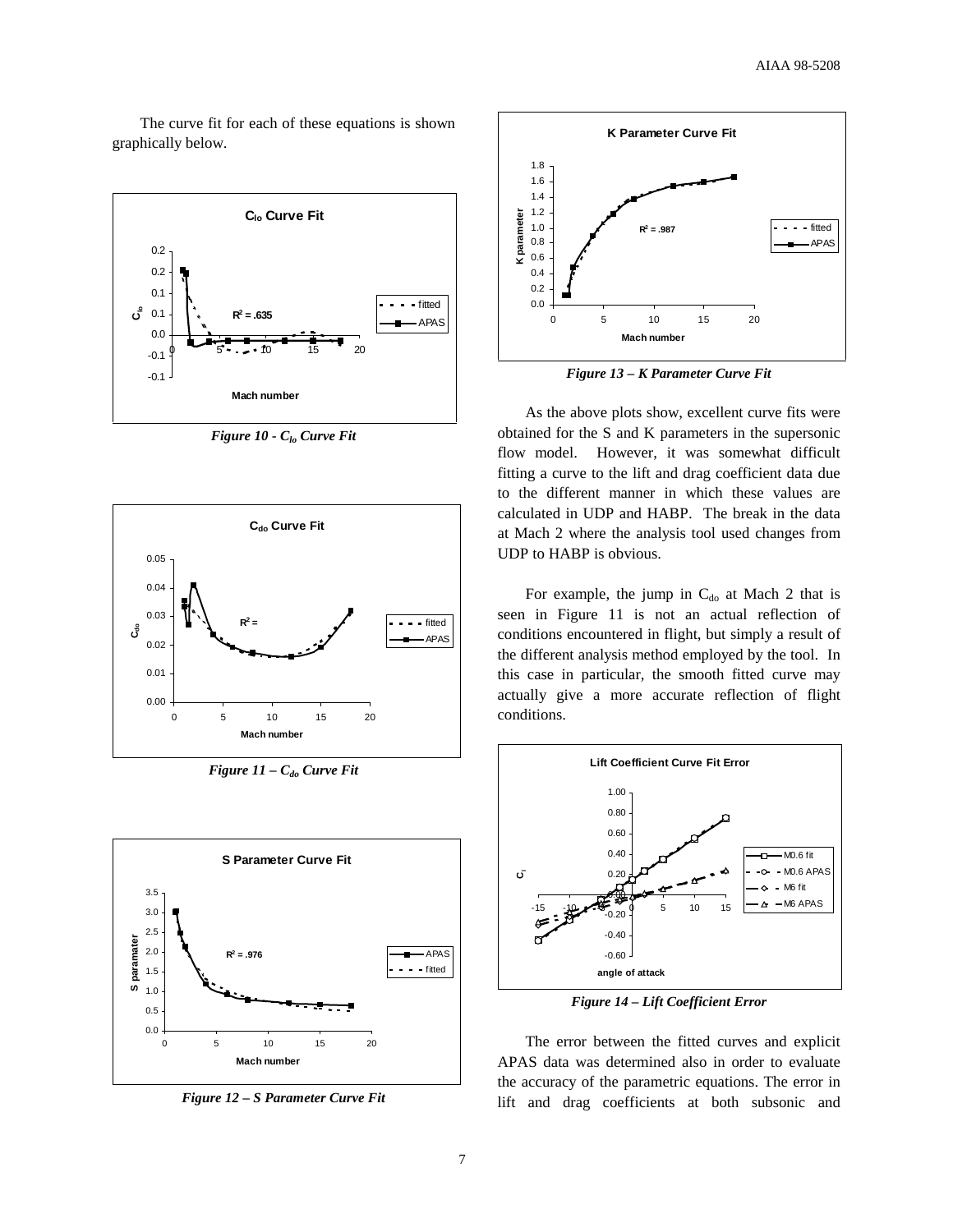supersonic flow conditions is graphically illustrated in Figures 14 and 15.



*Figure 15 – Drag Coefficient Error*

As may be seen in the above plots, the curve fits for subsonic flow velocities are extremely accurate.

The error between the fitted data and APAS data is on the order of 1% at a given data point. The results for supersonic flow conditions are also quite accurate for lift coefficient. The supersonic drag coefficient curve fit is less accurate, with most of the error occurring primarily at negative angles of attack.

# *Wing Aspect Ratio*

The techniques discussed above were applied to changing the aspect ratio of the test vehicle's wing. Three additional models were created in APAS, all identical except for aspect ratio. Aspect ratios of 1.5, 2.0 and 2.5 were used, and parametric equations were then developed to calculate  $C_{10}$ ,  $C_{d0}$ ,  $C_{1}$ ,  $C_{d}$ ,  $S$ ,  $K_1$  and  $K_2$  as a function of wing aspect ratio and Mach number. The resulting equations are shown here:

| Subsonic Flow                                                                                                                                                               |      |
|-----------------------------------------------------------------------------------------------------------------------------------------------------------------------------|------|
| $\left  C_{10} = 0.11 - 0.013*M + 0.028*AR - 0.0003*M*AR + 0.0063*AR^2 + 0.0234*M^2 \right $                                                                                | (19) |
| $\left  C_{\text{do}} = 0.104 - 0.005 \cdot M + 0.002 \cdot AR - 0.0001 \cdot M \cdot AR - 0.0004 \cdot AR^2 + 0.0027 \cdot M^2 \right $                                    | (20) |
| $S = -0.664 - 1.606*M + 2.413*AR + 0.429*M*AR - 0.46*AR2 + 1.046*M2$                                                                                                        | (21) |
| $\overline{K}_1 = -0.049 + 0.0023 \times M + 0.029 \times AR - 0.002 \times M \times AR - 0.005 \times AR^2 + 0.004 \times M^2$                                             | (22) |
| $\vert$ K <sub>2</sub> = 0.62 – 0.018*M - 0.34*AR + 0.014*M*AR + 0.058*AR <sup>2</sup> - 0.018*M <sup>2</sup>                                                               | (23) |
|                                                                                                                                                                             |      |
| Supersonic Flow                                                                                                                                                             |      |
| $\left  C_{10} = 0.099 - 0.022 \times M - 0.013 \times AR - 0.0002 \times M \times AR + 0.004 \times AR^2 + 0.001 \times M^2 \right $                                       | (24) |
| $\left  C_{\text{do}} = 0.047 - 0.071 \right  ^* M + 0.016 \left  ^* AR + 0.0002 \right  ^* M^* AR - 0.0006 \left  ^* AR^2 + 0.0004 \right  ^* M^2$                         | (25) |
| $\vert S = 0.747 - 0.339 * M + 1.752 * AR - 0.051 * M * AR - 0.263 * AR2 + 0.018 * M2$                                                                                      | (26) |
| $\overline{K}_1 = -0.026 - 0.0005 \times M + 0.012 \times AR - 0.002 \times M \times AR - 0.002 \times AR^2 + 0.00001 \times M^2$                                           | (27) |
| $K_2 = 0.268 + 0.262$ <sup>*</sup> M - 0.291 <sup>*</sup> AR - 0.002 <sup>*</sup> M <sup>*</sup> AR + 0.057 <sup>*</sup> AR <sup>2</sup> - 0.01 <sup>*</sup> M <sup>2</sup> | (28) |

The accuracy of the above in the subsonic flow regime is again very good. However, the error of the supersonic equations is considerable for the lift coefficients. This is shown in Figures 16 and 17, where the force coefficients were calculated using an aspect ratio of 2.0. The error between fitted data points and APAS data points for lift coefficients was as high as 38%. In contrast, the accuracy of the equations are good for supersonic drag coefficients, with the error between a given fitted data point and the corresponding APAS data point being about 11% on average. This is an interesting result given that the drag coefficients are calculated from the lift coefficients.

#### **FUTURE WORK**

Work is currently underway to develop a tool that would automatically carry out the regression analysis on APAS datasets. This tool will be written in Fortran and will allow the user to supply an APAS output file as an input, then receive a set of parametric equations as output. The Fortran code will use the regression model (i.e. equations of the form shown above) developed through this research effort. The Fortran code will rely on matrix operations and manipulation to determine the coefficients  $(S, K_1, K_2, \beta_0, \beta_1,$  etc.) in each of the parametric equations.